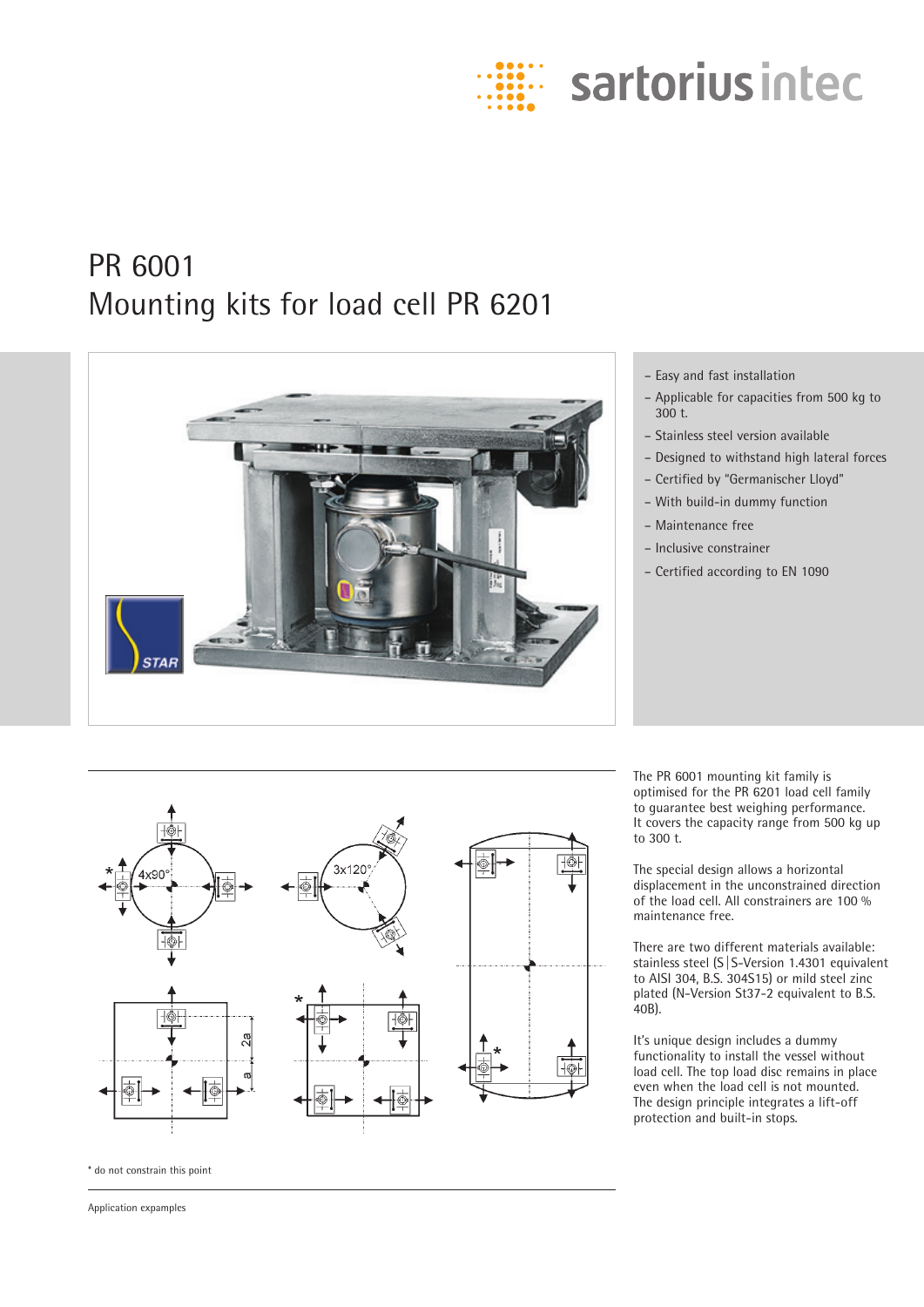

Dimensions in mm Dimensions in mm

|            | a  | $\mathbf b$ | c. | a            | e     |     | $\mathbf{a}$ | h.  |     |    |     | m  | n  |  |
|------------|----|-------------|----|--------------|-------|-----|--------------|-----|-----|----|-----|----|----|--|
| PR 6001/00 | 15 | 15          | 15 | $\mathbf b$  | 190.5 | 240 | 20           | 200 | 100 | 24 | 64  | 18 | 14 |  |
| PR 6001/01 | 15 | 15          | 15 | $\mathbf{b}$ | 190.5 | 240 | 20           | 200 | 100 | 24 | 64  | 18 | 14 |  |
| PR 6001/02 | 30 | 20          | 30 | 8            | 290   | 300 | 23           | 254 | 130 | 32 | 84  | 23 | 18 |  |
| PR 6001/03 | 40 | 20          | 40 | 10           | 385   | 370 | 30           | 310 | 180 | 40 | 120 | 30 | 22 |  |

## **Technical data**

|                                                          | PR 6001/00  | PR 6001/01 | PR 6001/02       | PR 6001/03 |
|----------------------------------------------------------|-------------|------------|------------------|------------|
| Rated capacity (load cell)                               | 500 kg 10 t | 20 t 50 t  | 100 <sub>t</sub> | 200 t300 t |
| Jack-up device integrated                                | yes         | no         | no               | no         |
| S S-Version available                                    | yes         | yes        | $no*$            | $no*$      |
| Max. horizontal displacement of the load cell            | $± 5$ mm    | ± 5 mm     | ± 6 mm           | $± 8$ mm   |
| Certified data (No. 47 458-03HH) by "Germanischer Lloyd" | PR 6001/00  | PR 6001/01 | PR 6001/02       | PR 6001/03 |
| Destructive lateral force $N_d^{**}$                     | $>20$ kN    | $>20$ kN   | $>28$ kN         | $>34$ kN   |
| Permissible lift-off-protection force $N_{d}^{**}$       | 20 kN       | 30 kN      | 40 kN            | 50 kN      |
| Permissible load without load cell N <sub>a</sub> **     | 25t         | 25t        | 38 t             | 38t        |
| *on request **according to DIN 18800                     |             |            |                  |            |

#### **Accessories**

(supplied with the mounting kits) – Bolts and washers to install the flexible – Allen key

– Instruction manual

**Material** S|S-Version: 1.4301 N-Version: St37-2, zinc plated and chromated

## **Order information**

copper strap

| <b>Type</b> | <b>Description</b>                                   | Weight gross net | Order number   |
|-------------|------------------------------------------------------|------------------|----------------|
| PR 6001/00N | Universal vessel foot (500 kg 10 t)                  | 10.4 kg 10.1 kg  | 9405 360 01001 |
| PR 6001/00S | Universal vessel foot, stainless steel (500 kg 10 t) | 11.2 kg 10.9 kg  | 9405 360 01002 |
| PR 6001/01N | Universal vessel foot (20 t 50 t)                    | 10.4 kg 10.1 kg  | 9405 360 01011 |
| PR 6001/01S | Universal vessel foot, stainless steel (20 t 50 t)   | 11.2 kg 10.9 kg  | 9405 360 01012 |
| PR 6001/02N | Universal vessel foot (100 t)                        | 27.5 kg 27.5 kg  | 9405 360 01021 |
| PR 6001/03N | Universal vessel foot (200 t 300 t)                  | 60.0 kg 60.0 kg  | 9405 360 01031 |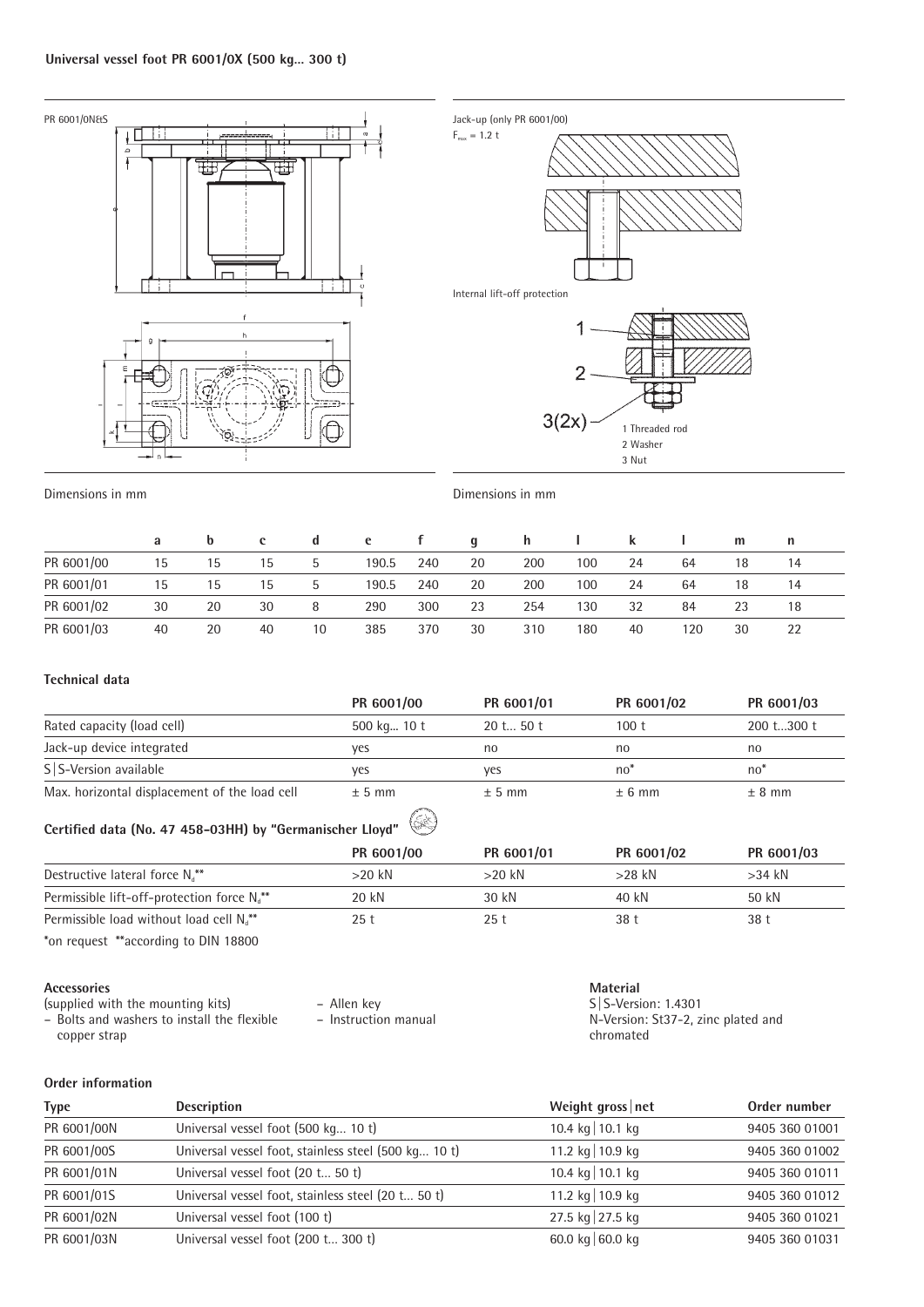Dimensions PR 6001/1N&S (Configuration shown: PR 6001/10) PR 6001/2N&S (Configuration shown: PR 6001/21)





Dimensions in mm Dimensions in mm

#### **Technical data**

|                                               | PR 6001/10  | PR 6001/11 | PR 6001/20  | PR 6001/21 | PR 6001/26N |
|-----------------------------------------------|-------------|------------|-------------|------------|-------------|
| Rated capacity (load cell)                    | 500 kg 10 t | 20 t 50 t  | 500 kg 10 t | 20 t 50 t  | 20 t 50 t   |
| Jack-up device integrated                     | ves         | no         | ves         | no         | no          |
| S S-Version available                         | ves         | ves        | ves         | ves        | no          |
| Max. horizontal displacement of the load cell | $± 5$ mm    | $± 5$ mm   | $± 5$ mm    | ± 5 mm     | $± 5$ mm    |

#### $\circledast$ **Certified data (No. 47 458-03HH) by "Germanischer Lloyd"**

|                                                        | PR 6001/10 | PR 6001/11 | PR 6001/20 | PR 6001/21 | PR 6001/26N |
|--------------------------------------------------------|------------|------------|------------|------------|-------------|
| Permissable force for the constrainer                  | 25 kN      | 25 kN      | 50 kN      | 50 kN      | 50 kN       |
| Destructive lateral force $N_{d}^{**}$ (S   S-Version) | $>$ 39 kN  | $>$ 39 kN  | $>100$ kN  | $>100$ kN  | $>100$ kN   |
| Destructive lateral force $N_{d}^{**}$ (N-Version)     | $> 45$ kN  | $> 45$ kN  | $>100$ kN  | $>100$ kN  | $>100$ kN   |
| Permissible lift-off-protection force $N_{d}^{**}$     | 20 kN      | 30 kN      | 20 kN      | 30 kN      | 180 kN      |
| Permissible load without load cell $N_{a}^{**}$        | 25 t       | 25 t       | 25t        | 25t        | 25 t        |

\*on request \*\*according to DIN 18800

**Accessories**

- (supplied with the mounting kits) – Bolts and washers to install the flexible
- Allen key
- Instruction manual

**Material** S|S-Version: 1.4301 N-Version: St37-2, zinc plated and chromated

# **Order information**

copper strap

| <b>Type</b> | <b>Description</b>                                | Weight gross net  | Order number   |
|-------------|---------------------------------------------------|-------------------|----------------|
| PR 6001/10N | 25 kN-MaxiFLEXLOCK (500 kg 10 t)                  | 16.5 kg   15.9 kg | 9405 360 01101 |
| PR 6001/10S | 25 kN-MaxiFLEXLOCK, stainless steel (500 kg 10 t) | 17.3 kg 16.7 kg   | 9405 360 01102 |
| PR 6001/11N | 25 kN-MaxiFLEXLOCK (20 t 50 t)                    | 16.5 kg 15.9 kg   | 9405 360 01111 |
| PR 6001/11S | 25 kN-MaxiFLEXLOCK, stainless steel (20 t 50 t)   | 17.3 kg 16.7 kg   | 9405 360 01112 |
| PR 6001/20N | 50 kN-MaxiFLEXLOCK (500 kg 10 t)                  | 25.6 kg 25.0 kg   | 9405 360 01201 |
| PR 6001/20S | 50 kN-MaxiFLEXLOCK, stainless steel (500 kg 10 t) | 26.4 kg 25.8 kg   | 9405 360 01202 |
| PR 6001/21N | 50 kN-MaxiFLEXLOCK (20 t 50 t)                    | 25.6 kg 25.0 kg   | 9405 360 01211 |
| PR 6001/21S | 50 kN-MaxiFLEXLOCK, stainless steel (20 t 50 t)   | 26.4 kg 25.8 kg   | 9405 360 01212 |
| PR 6001/26N | 50 kN-MaxiFLEXLOCK (20 t 50 t)                    | 92.15 kg 85 kg    | 9405 360 01261 |